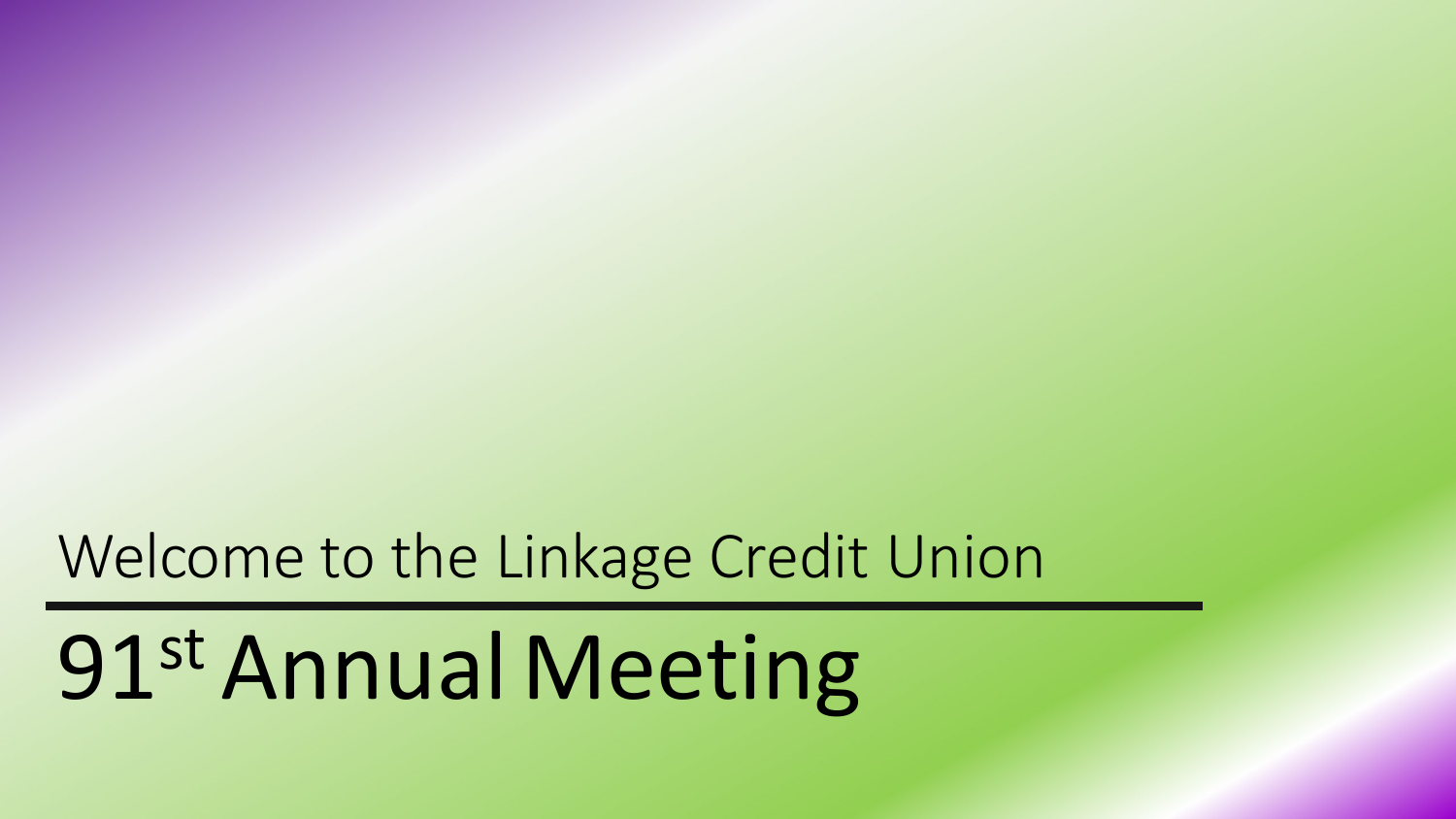# Meeting Info & Housekeeping



#### **Listen & View Only Mode**

All Annual Meeting attendees have joined the meeting in LISTENING & VIEW ONLY MODE. While you can see and hear the Annual Meeting, your microphones andcameras have been disabled within the Zoom Virtual Meeting Space.

#### **Voting**

At multiple points throughout the Annual Meeting, we will have the opportunity for members to participate in voice voting. During this time, we will be unmuting attendees to allow for participation. We will notify meeting attendees before unmuting takes place.

#### **Annual Meeting Documents**

Annual Meeting documents, including the 2021 Annual Report will be provided via link during the Annual Meeting and can be found online at **[www.linkagecu.com.](http://www.linkagecu.com/)**

#### **Technical Difficulties**

In the event of technical difficulties, we suggest completely exiting the meeting and rejoining. In the event of continued technical difficulties, please contact Zoom Support at the link provided in the chat box.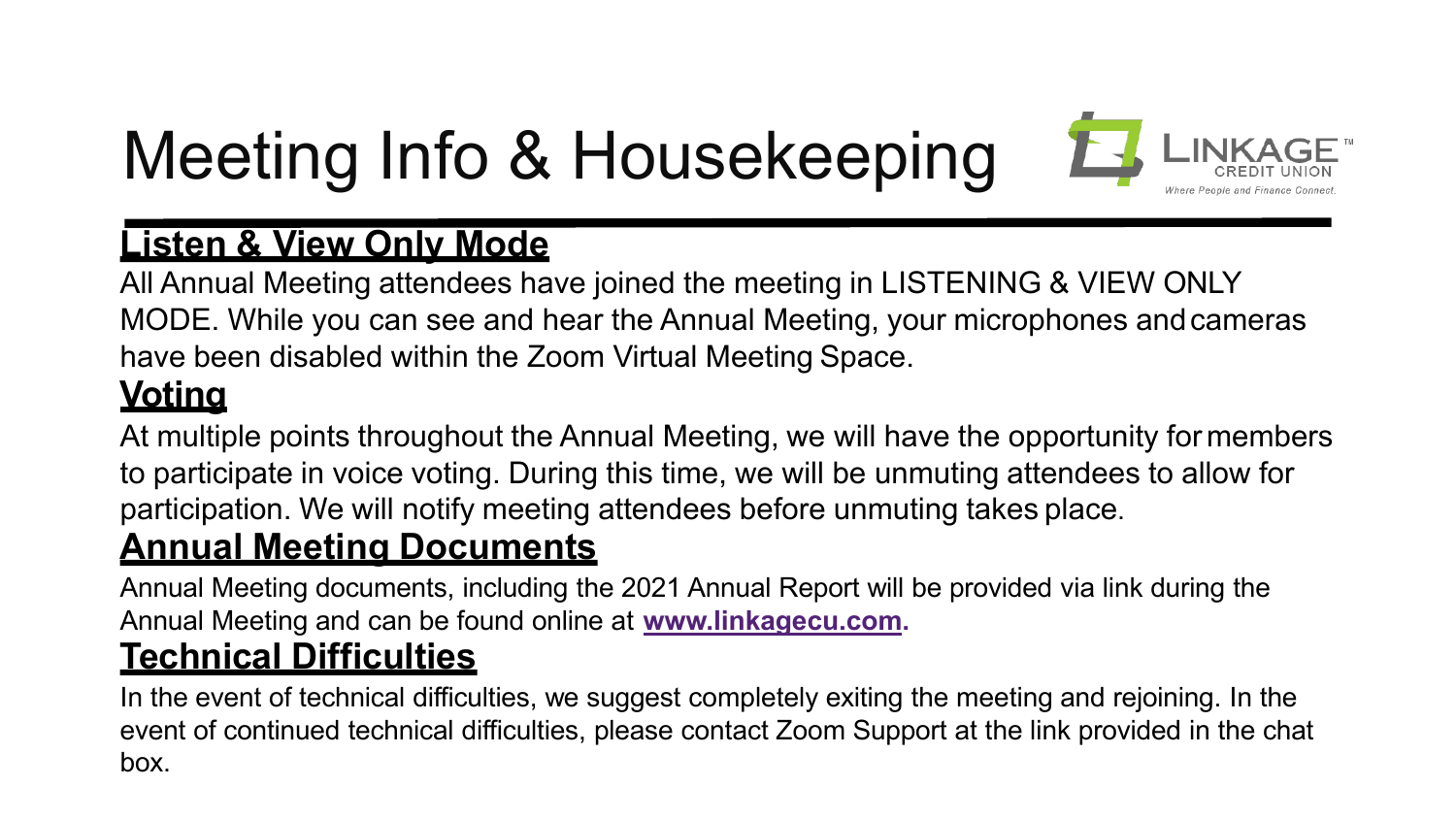

## **Providing Voice Votes**

#### **Microphone Enabled Device (Computer/App):**

You will receive an on-screen prompt that states, 'The host would like to unmute your microphone.' With two options, 'Stay Muted' and 'Unmute myself.'

#### **Phone dial in:**

You will hear an audio prompt that states your line has been unmuted.

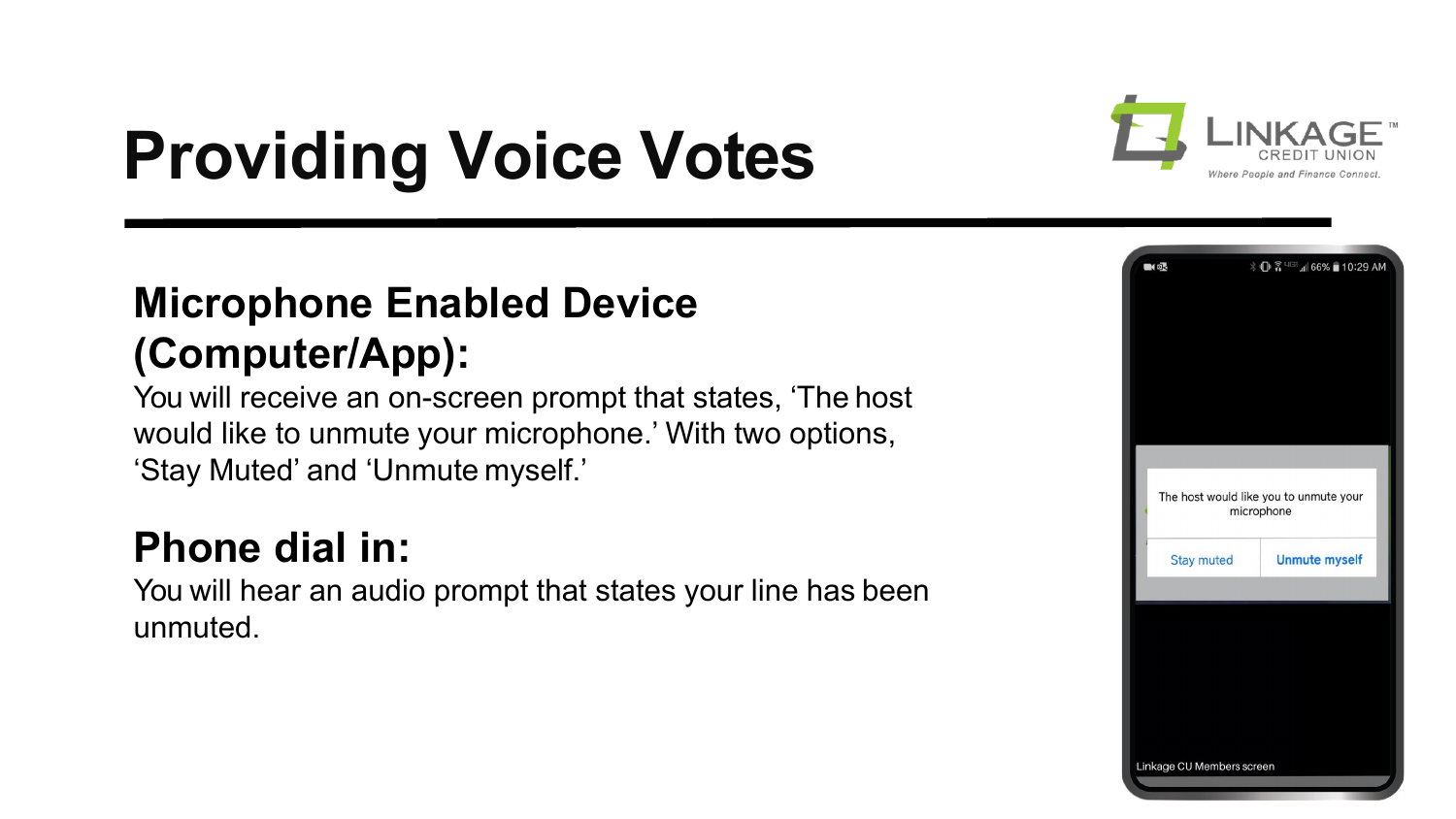

### **Meeting Agenda**

- Call to Order
- Minutes of the Last Meeting
- Nominating Committee Report
- Election of Officials
- Board Chair Report
- Supervisory Committee Report
- Credit Committee Report
- New/Old Business
- CEO Report
- Adjournment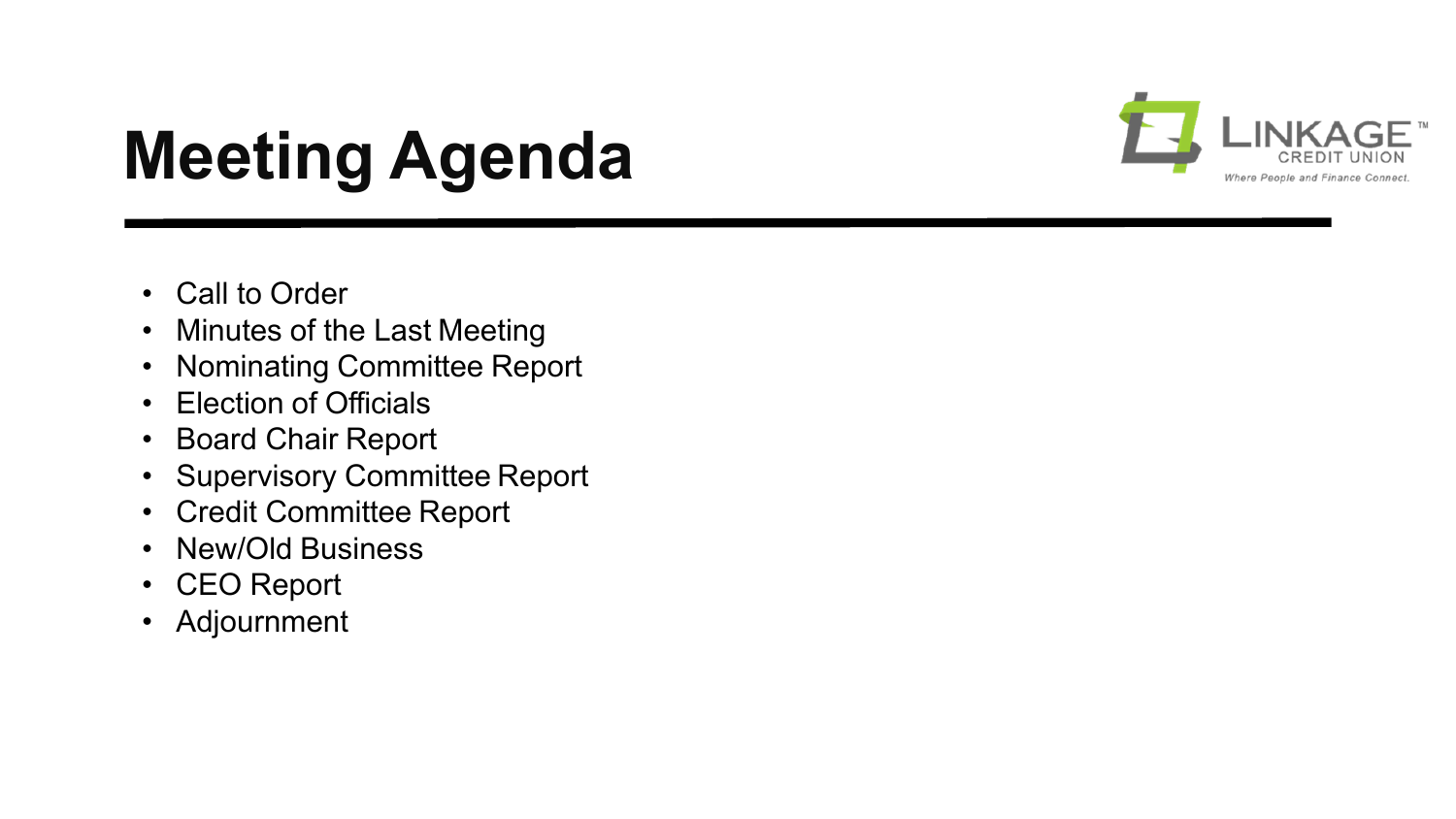### **2021 Board of Directors**



Christine Kelly Mark Gilham Theresa Hill George Balady **Richard Garcia** Paul Lasater Shane Smith

#### **Title**

| Chairman            | 2023 |
|---------------------|------|
| <b>Vice Chair</b>   | 2024 |
| Secretary/Treasurer | 2022 |
| <b>Director</b>     | 2023 |
| <b>Director</b>     | 2022 |
| <b>Director</b>     | 2022 |
| <b>Director</b>     | 2024 |

**Term Expires**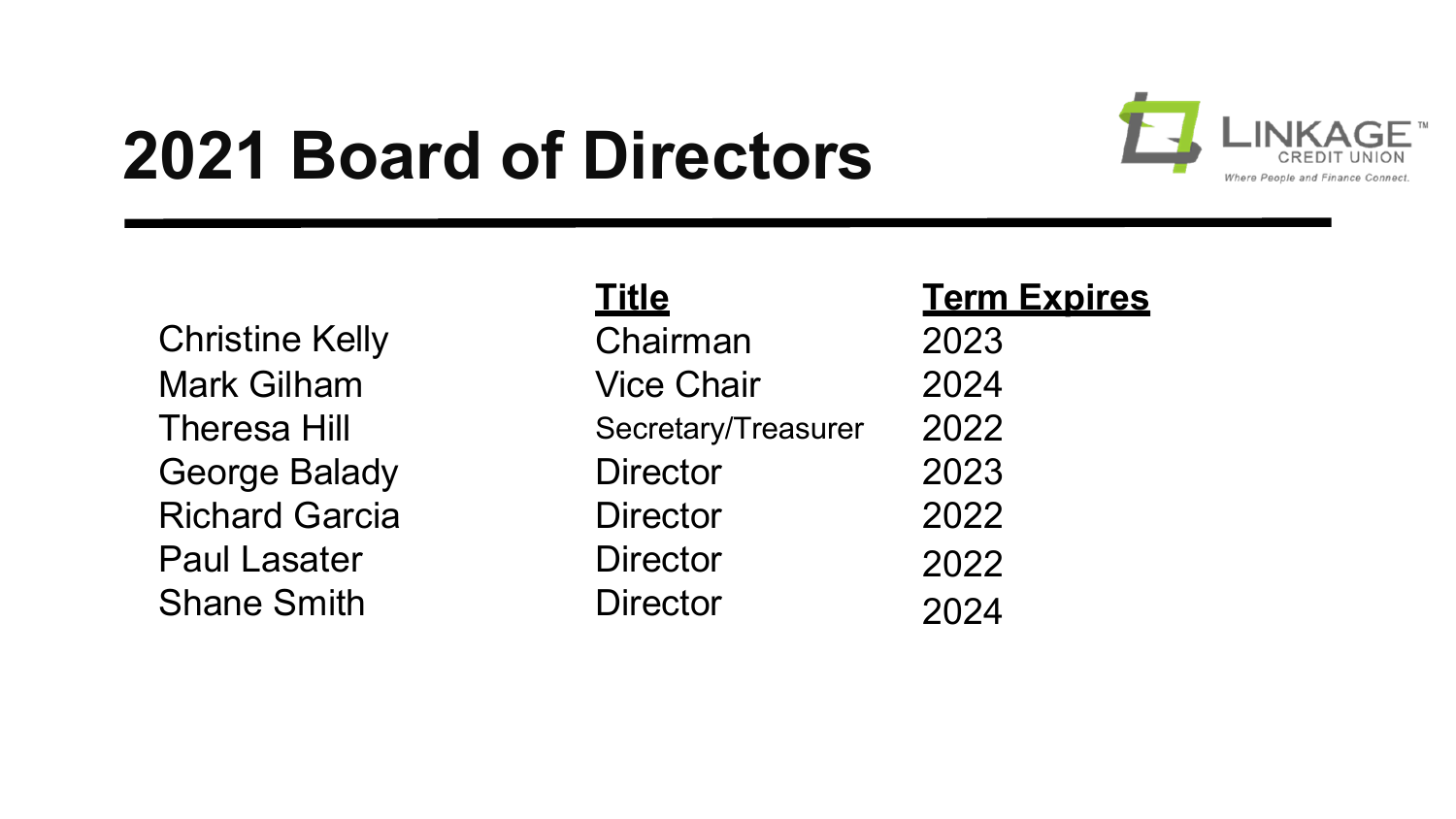Linkage Credit Union's 91st Annual Meeting

Call to Order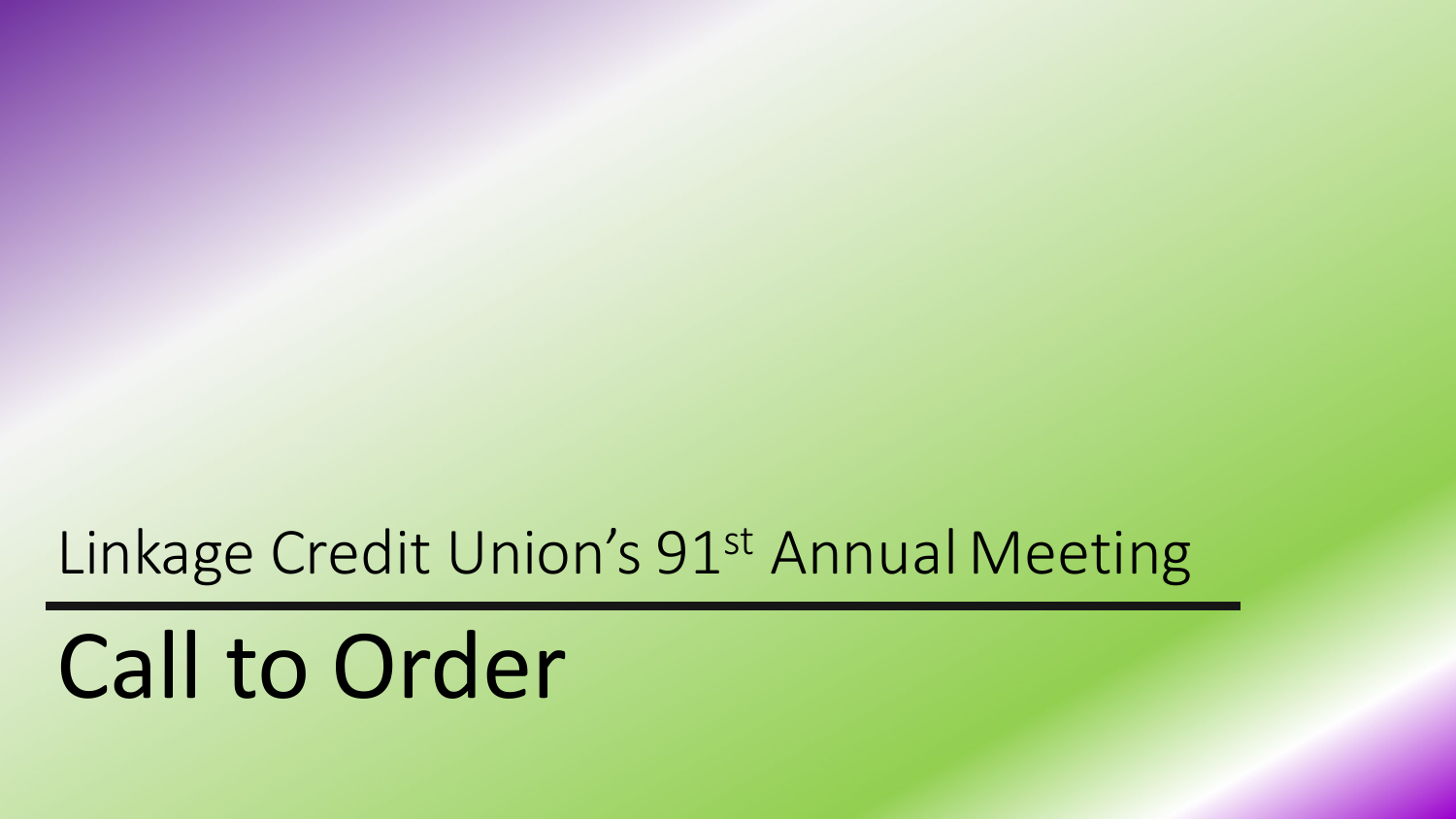#### Minutes

#### Linkage Credit Union Annual Meeting of the Members Tuesday March 23rd @ 6:30pm Virtual Zoom Meeting Waco Texas

The 90th annual meeting was (virtually) called to order 6:30 p.m. with a warm welcome to everyone in attendance. Sixty (60) members were in attendance.

The minutes of the 89th Annual Meeting of the Members were read. On a motion by Marie Torres and seconded by Wanda Brooks, the minutes were accepted unanimously.

The Nominating Committee Report was read, and an introduction of the candidates was given. After calling for nominations from the virtual floor, and hearing no such nominations, a motion to cease the nominations from floor and to elect slate of candidates was requested. Wanda Brooks made a motion to suspend the nominations and to elect slated candidates, and Yolanda Minor seconded that motion. The membership in agreement voted by a verbal "yes" or "no" and it was unanimous to elect the slate of candidates. Congratulations was given to candidates Mark Gilham, Paul Lasater and Shane Smith.

The reports were given, and speeches made. There were no issues of old or new business brought by the members. A question was asked regarding if the credit union would be doing real estate/residential lending in the future. Management responded that in the immediate future that was not likely but is being considered by the Board of Directors.

A drawing for door prizes was held and several lucky members won prizes.

The meeting was adjourned, and the membership was thanked for their participation in the virtual meeting.

Christine Kelly Theresa Stanton Hill

Board Chair Secretary/ Treasurer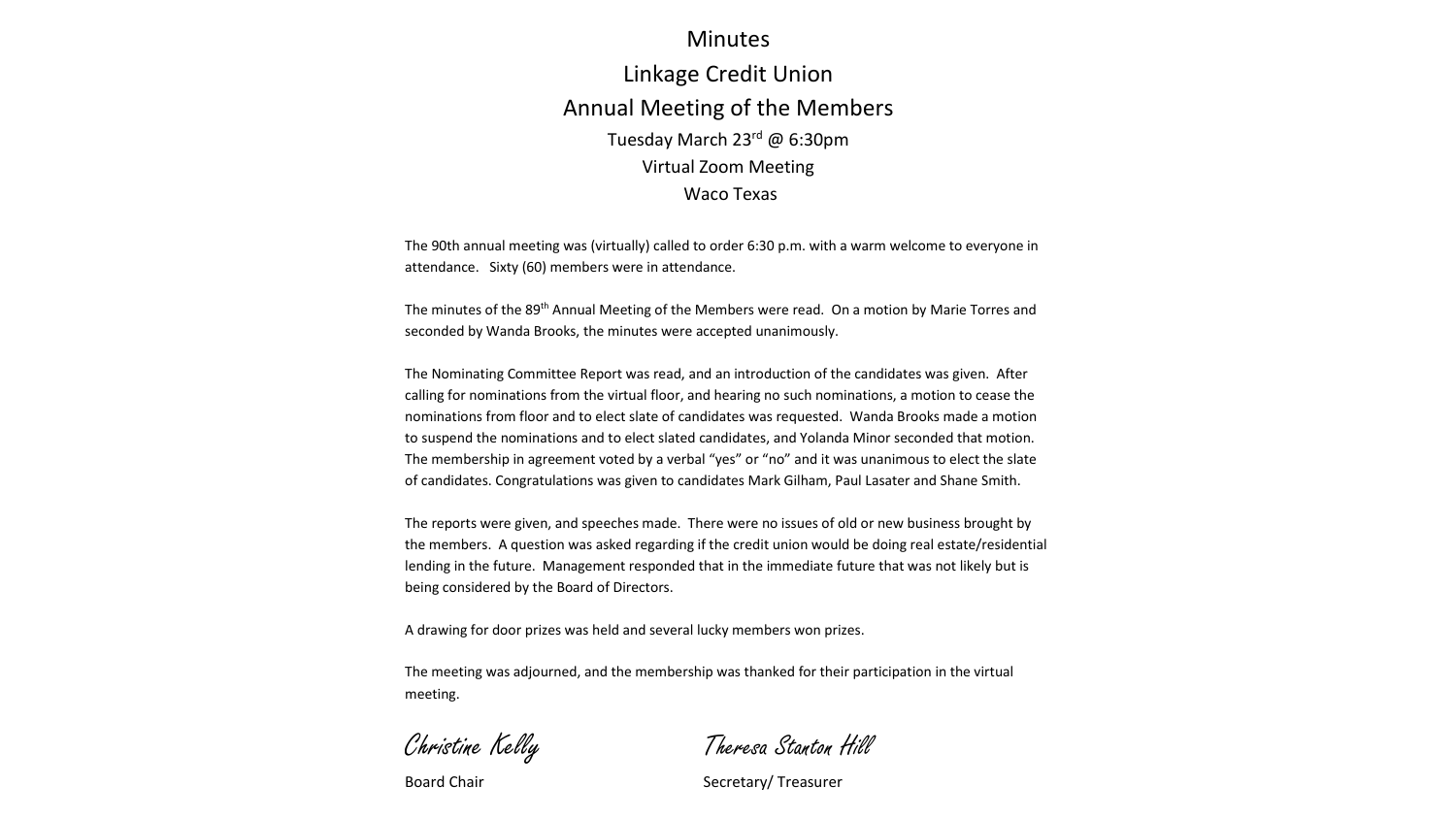## **Approval of Minutes**



# At this time, all lines have been unmuted to provide a voice vote.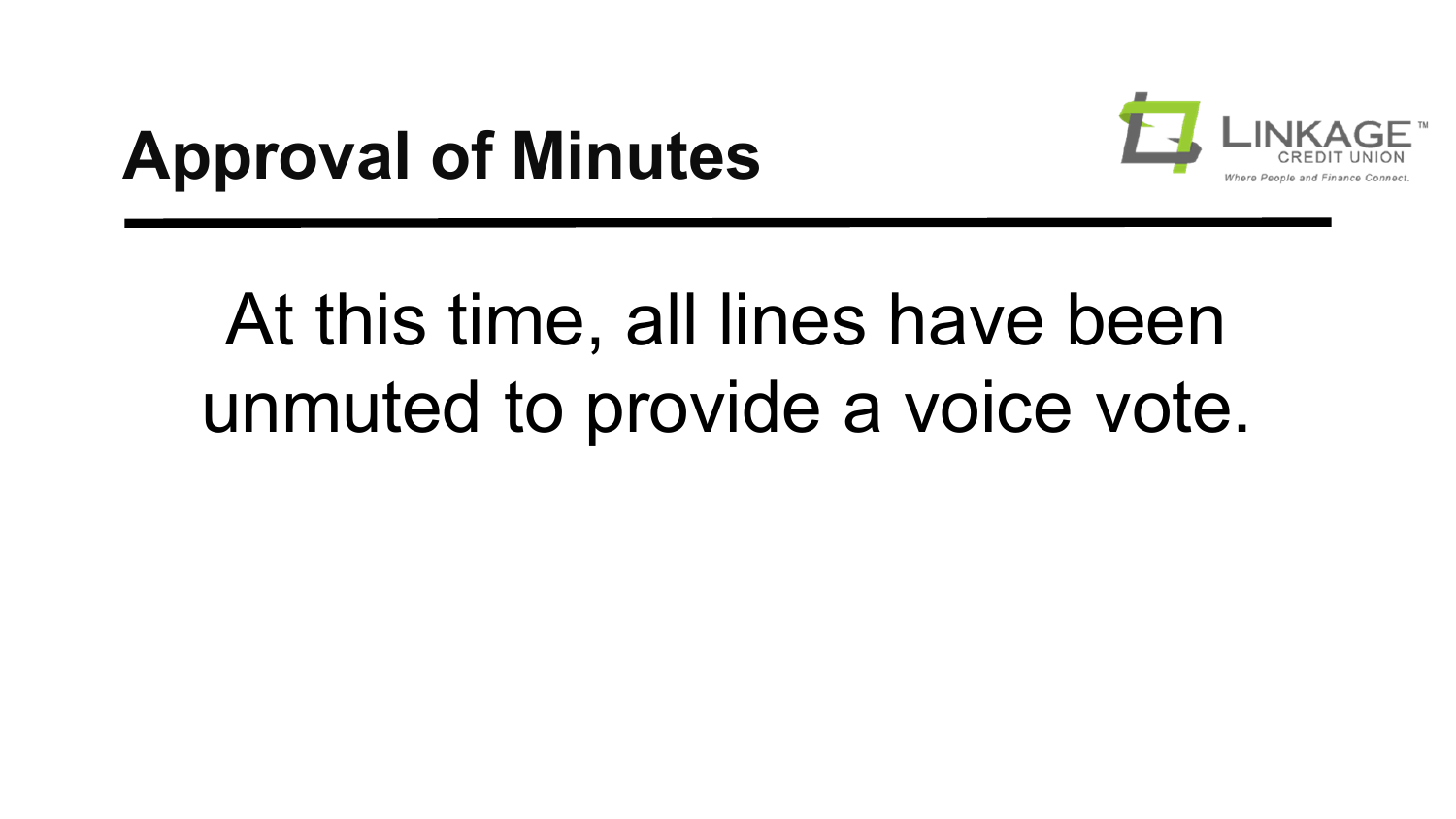#### Linkage Credit Union's 91st Annual Meeting

### Nominating Committee Report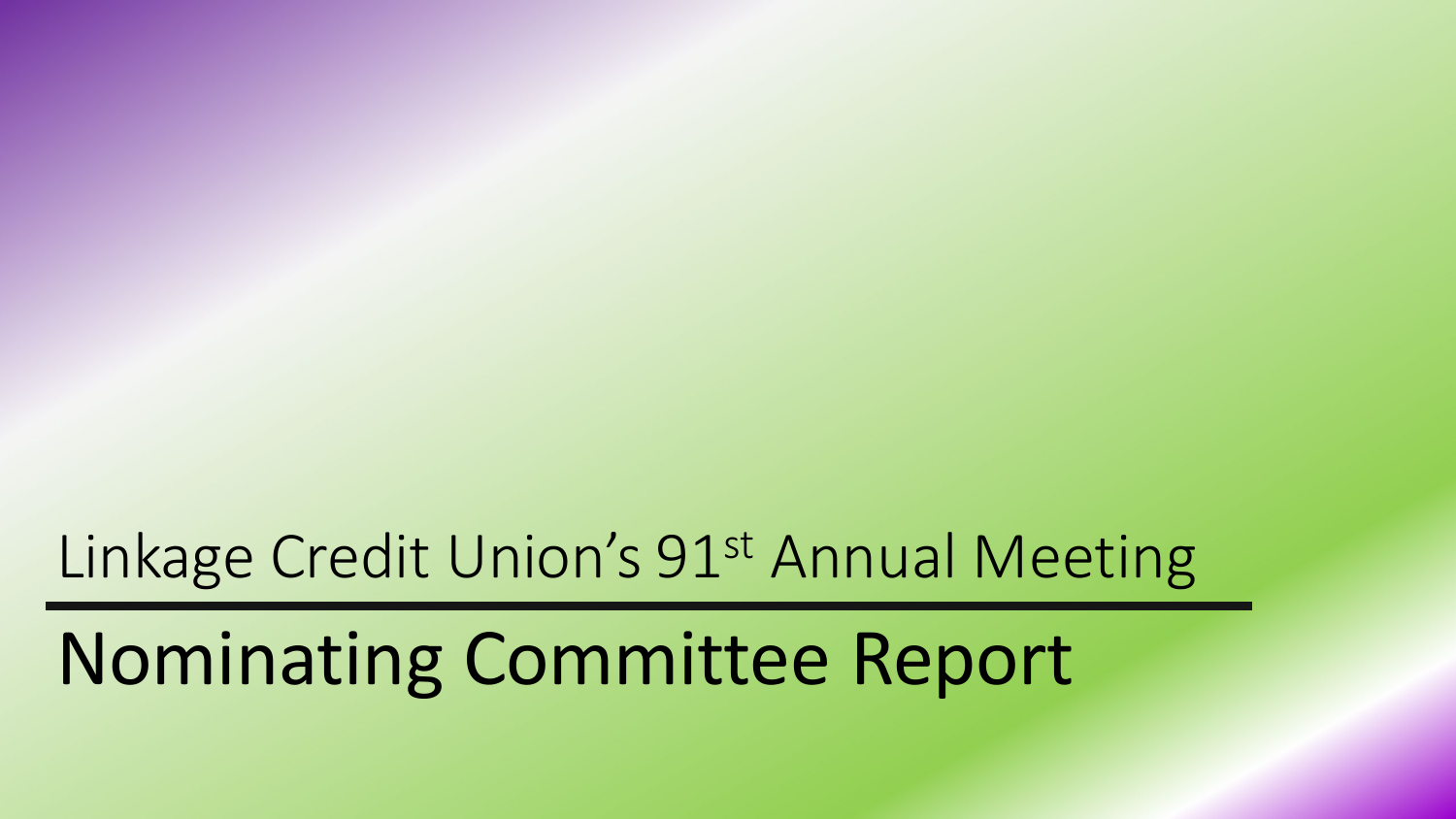## **Nominating**



The nominating committee chaired by George Balady, along with members BriAnna Gonzales and Jason Torres recommend:

#### **Incumbent:**

Richard Garcia Theresa Hill Paul Lasater

3-year term expiring 2025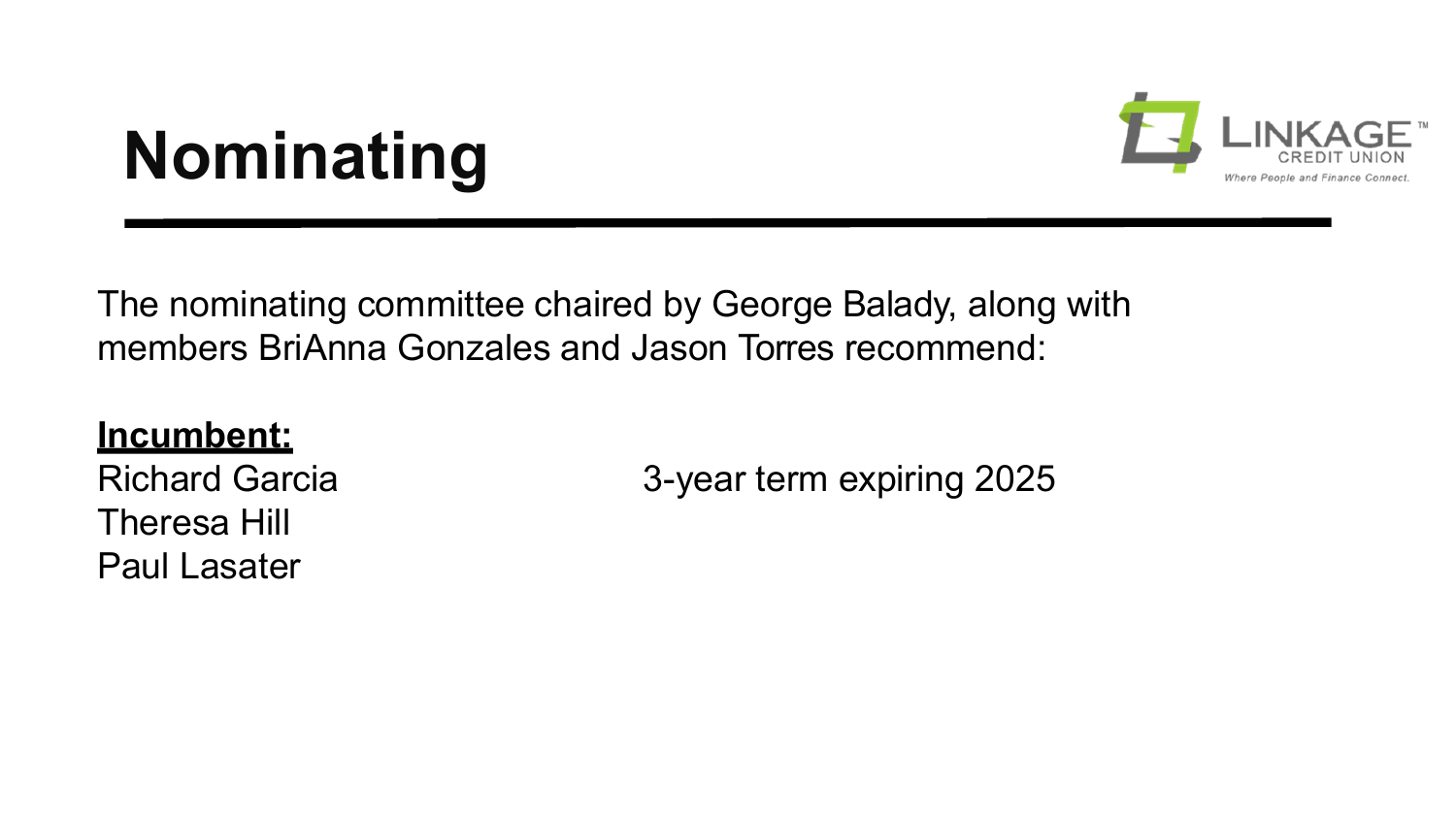#### Linkage Credit Union's 91<sup>st</sup> Annual Meeting

# Election of Officials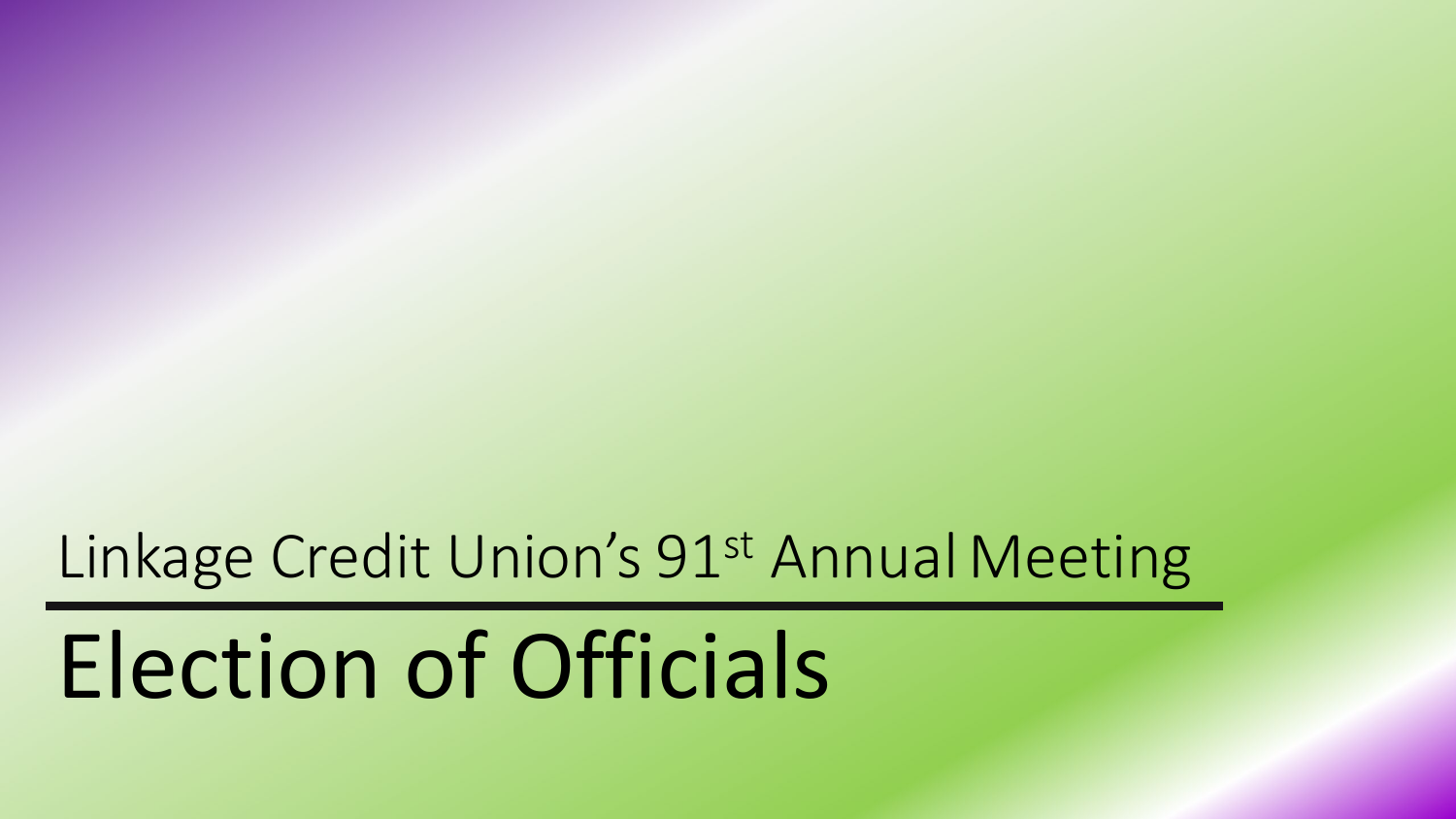### **Election of Officials**



# At this time, all lines have been unmuted to provide a voice vote.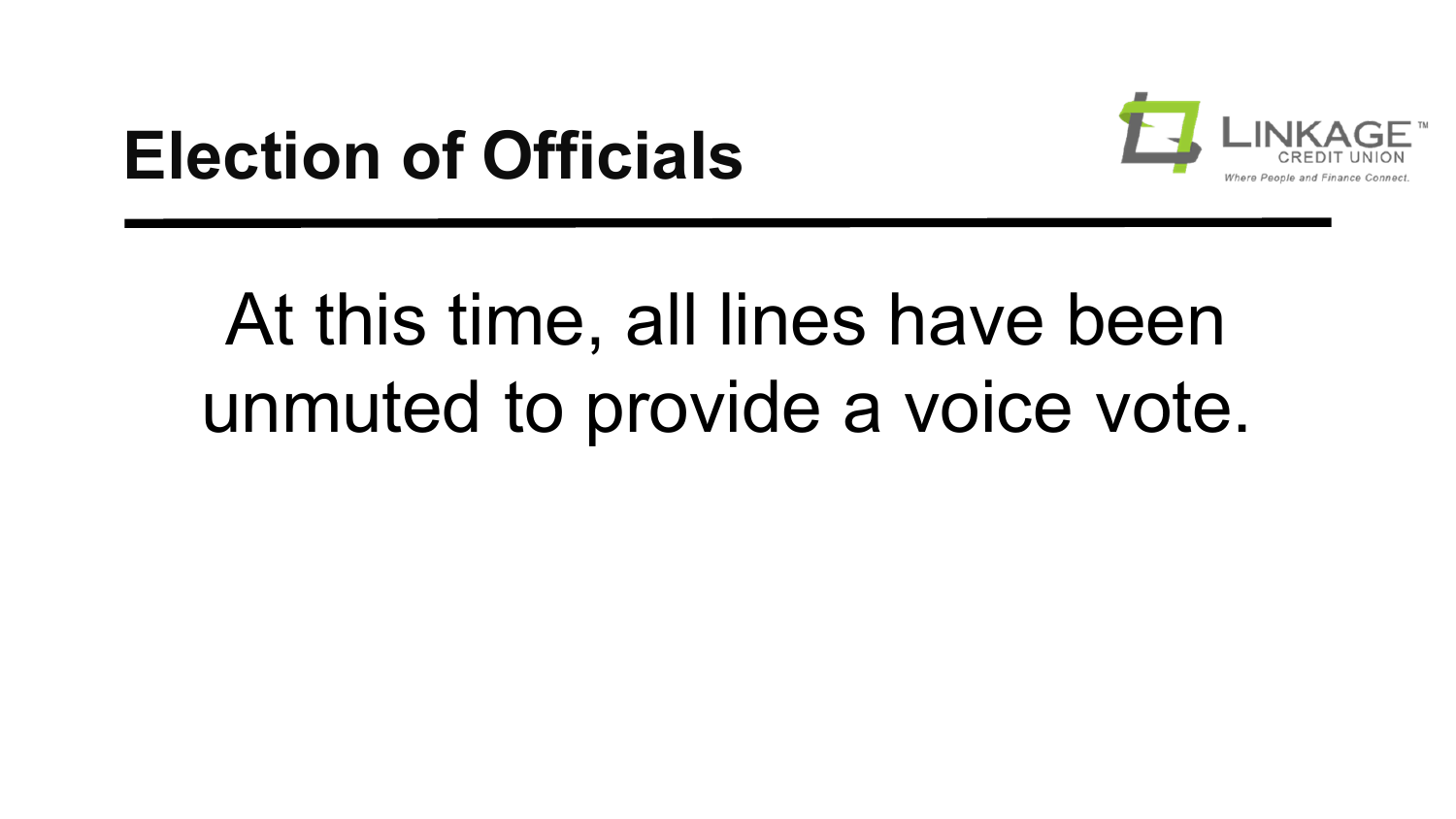#### Linkage Credit Union's 91st Annual Meeting

# Board Chair Report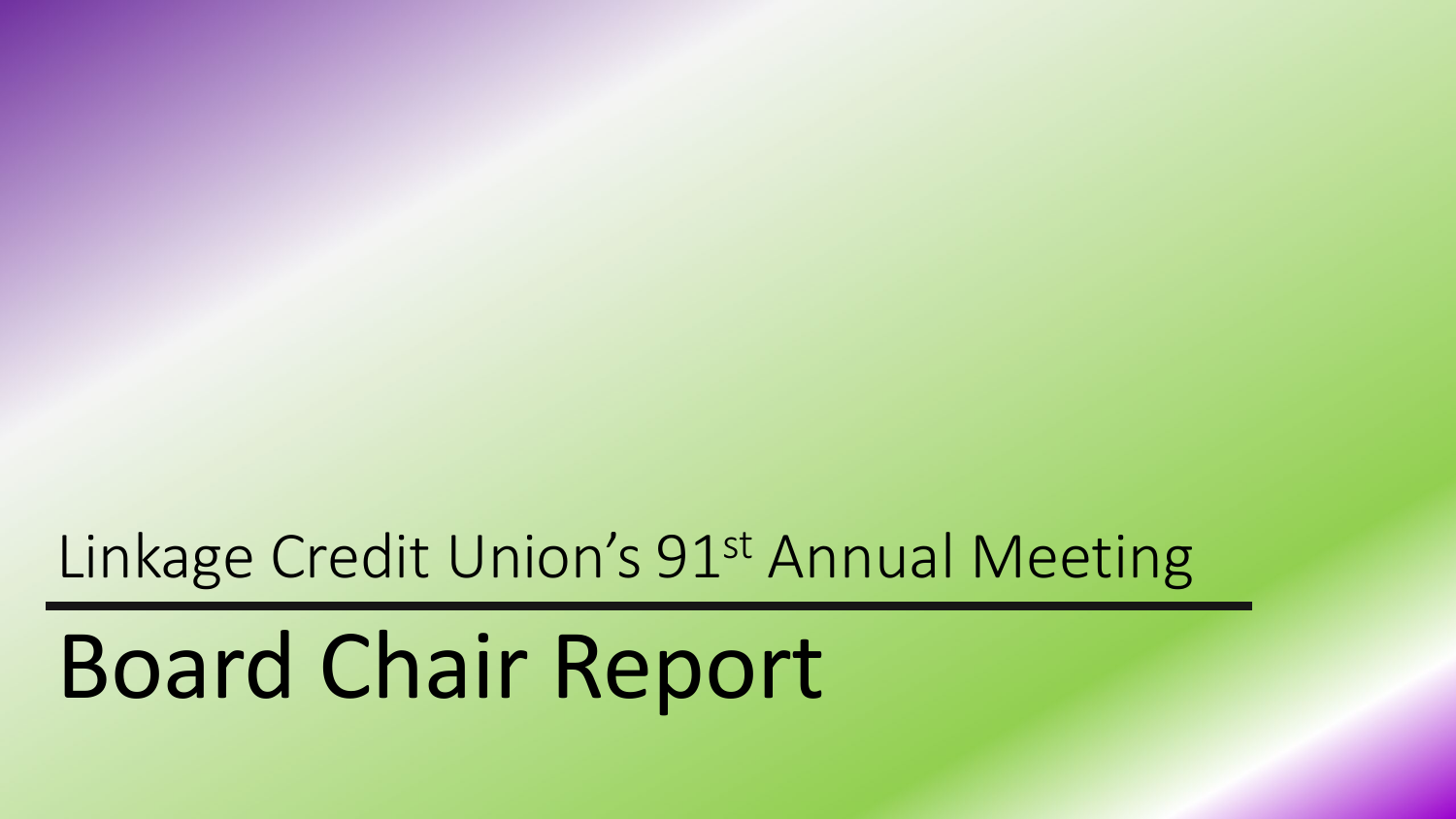## **Board Chair Report**



Good evening & thank you for joining us.

Linkage Credit Union ended 2021 with another strong year. We remain well capitalized with a net-worth ratio of 16.27%. To put that into perspective, a net worth position above 7% is considered well capitalized by our regulators.

I would like to take a minute now to focus on the growth of our credit union. As our membership and loans grow, so do our assets. To put into perspective how much we have grown, 10 years ago we were at \$11.8 million in assets. We ended 2021 with \$17.6 million in assets up from \$16.1 million in 2020. This growth is a direct reflection of the staff's commitment ensuring our members are receiving the best financial care.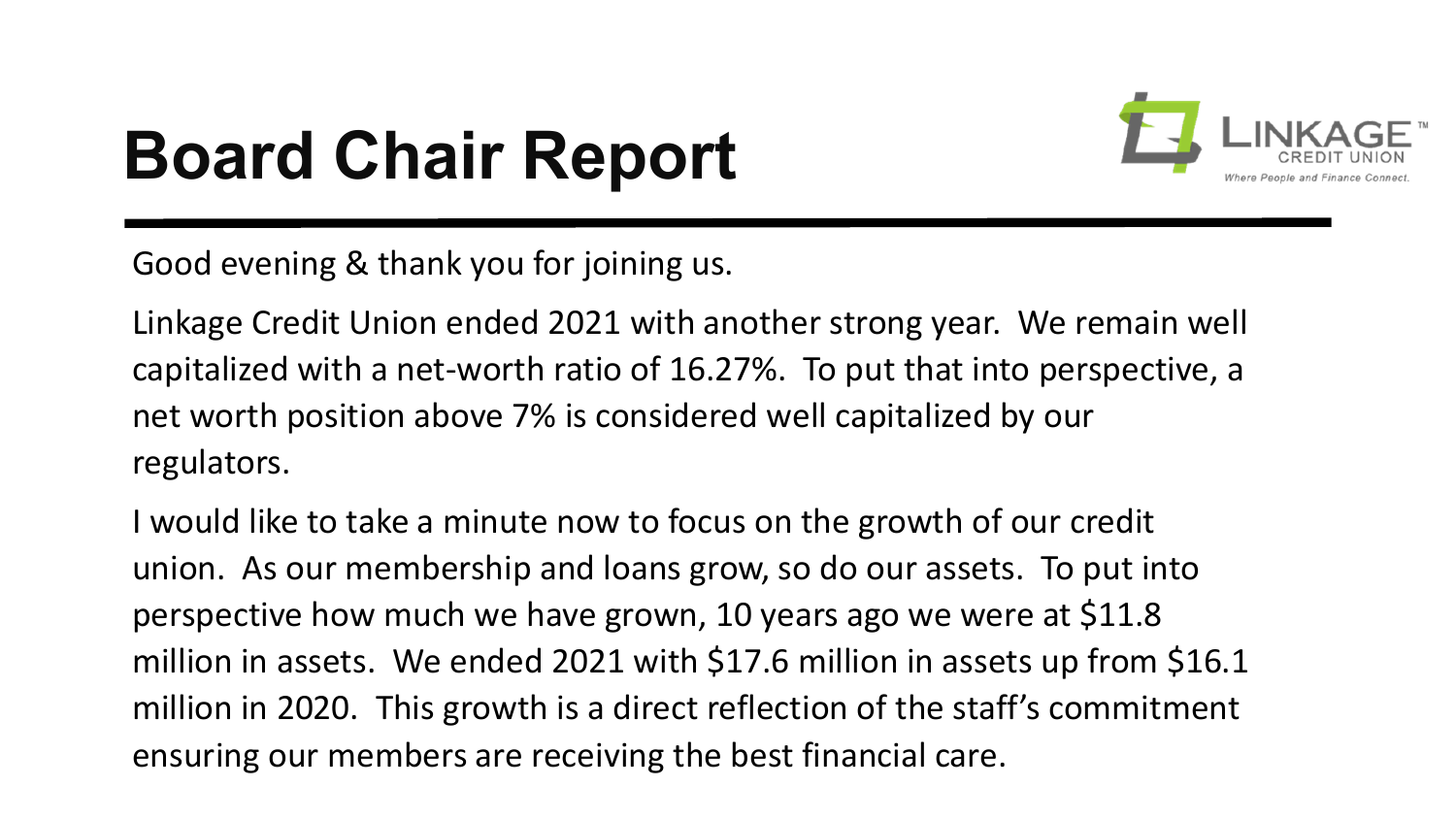## **Board Chair Report**



As we celebrate 91 years in business, rest assured we will continue with steady growth forward while our priority remains serving our membership. On behalf of the entire Board of Directors, thank you for your continued support and choosing Linkage Credit Union as your financial partner.

**Christine Kelly** Board Chair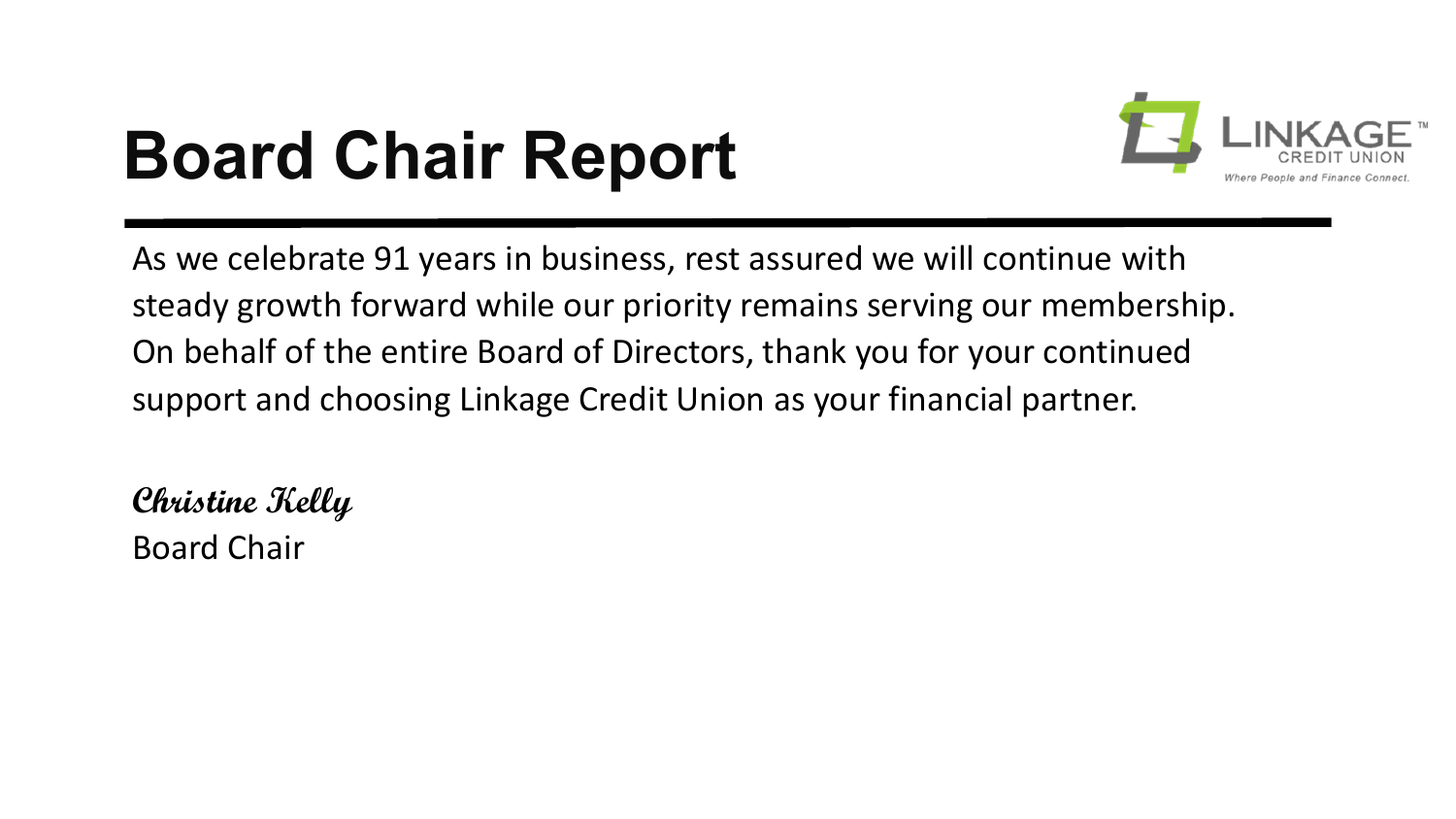#### Linkage Credit Union's 91st Annual Meeting

# Supervisory Committee Report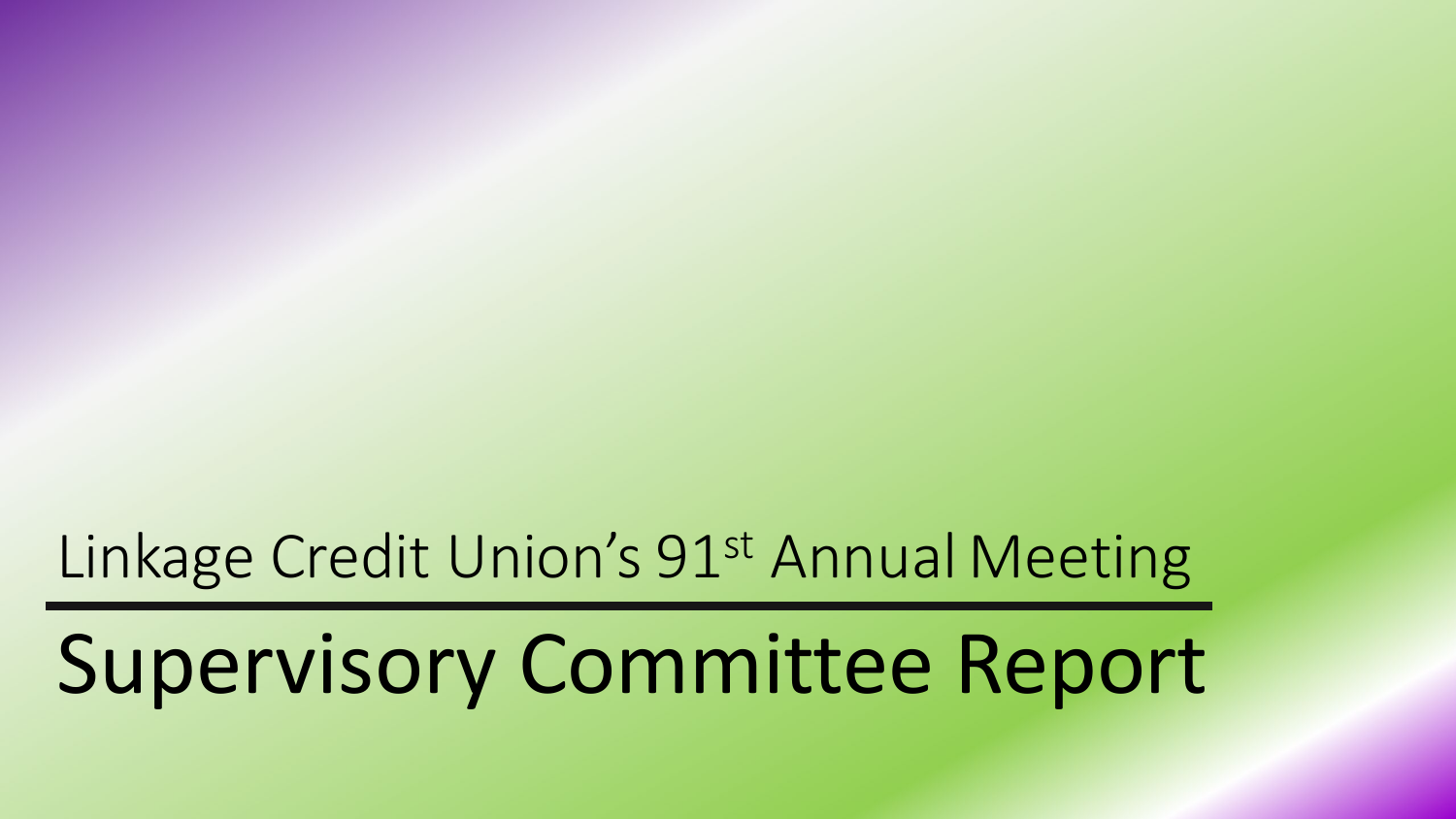## **Supervisory Report**



The Board of Directors engaged the services of Credit Union Resources to perform the annual supervisory audit as of September 30, 2021.

The Texas Credit Union Department performed an extensive examination as of December 31, 2020.

The Board of Directors continues to review all audit and examination results provided directly by the auditors and examiners. Based on these results, the Board confirms Linkage Credit Union is in good financial condition and is operating in compliance with regulations and policy in a safe and secure manner.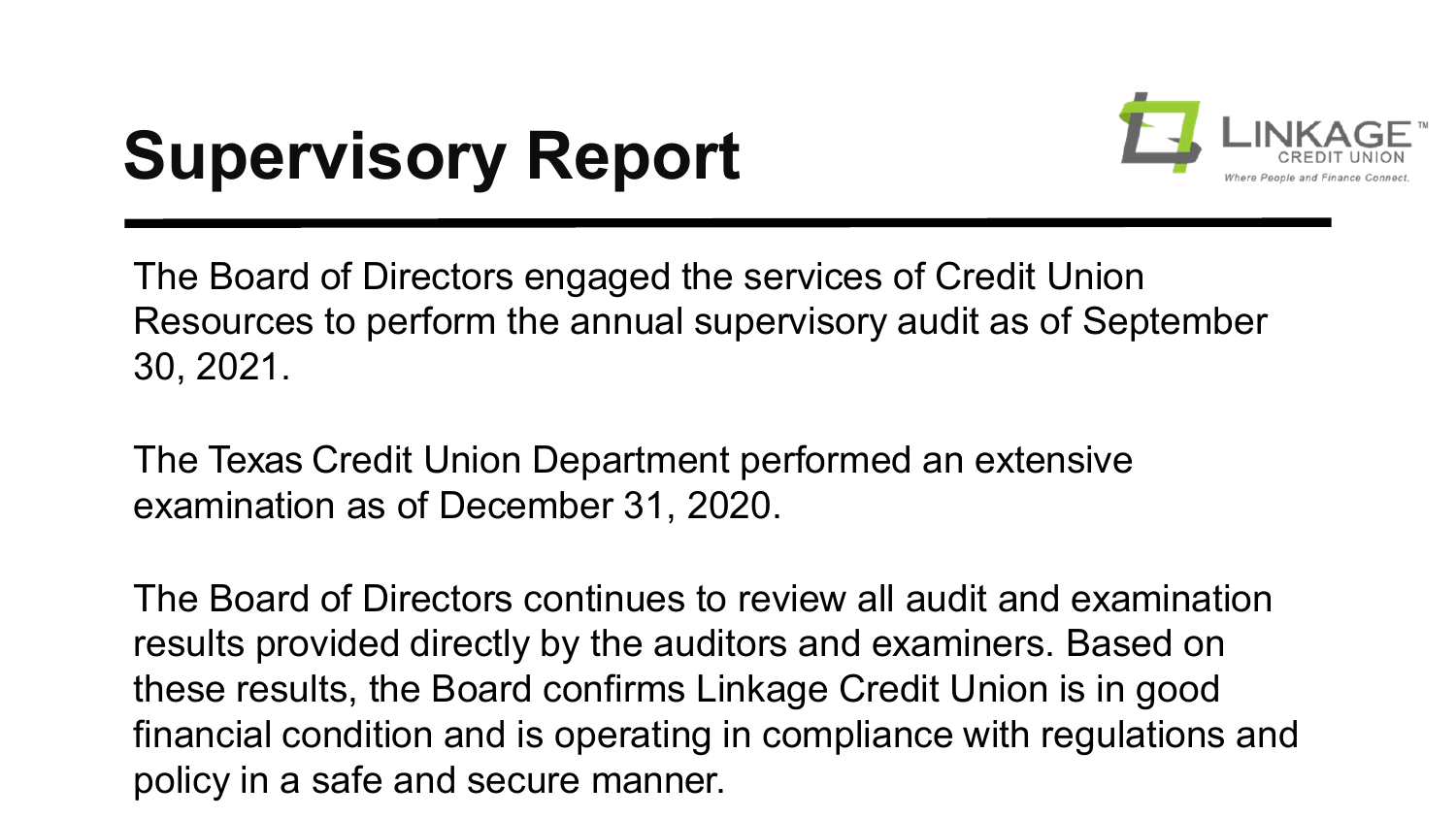#### Linkage Credit Union's 91<sup>st</sup> Annual Meeting

# Credit Committee Report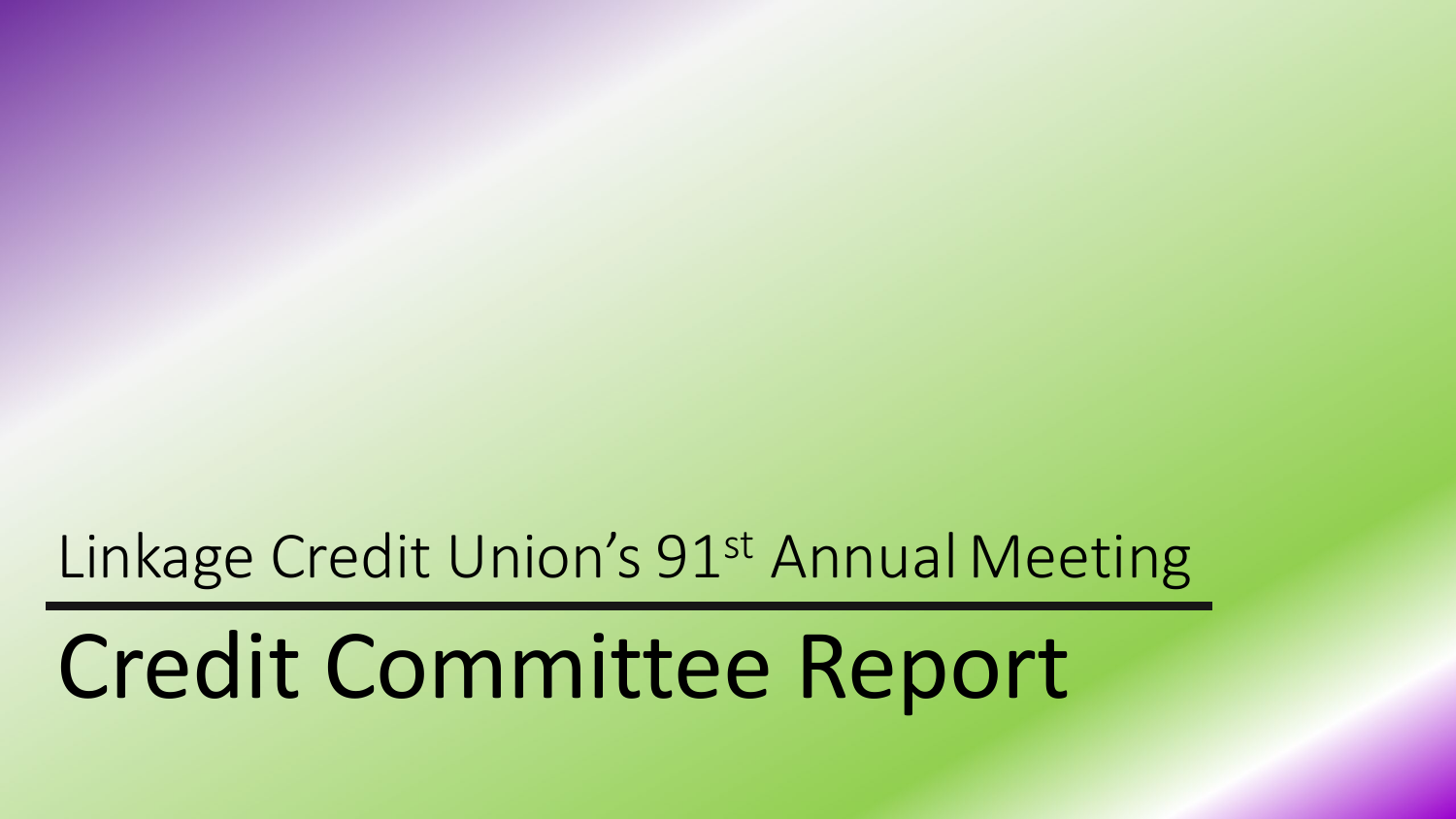## **Credit Committee Report**



The credit union approved **464** new money loans in 2021 for a total of \$6,612,126.76. As compared to 2020, the dollar of new money loans increased by \$2,121,416.98.

We are proud to have been able to assist our members with their financial needs. Thank you for your continued support.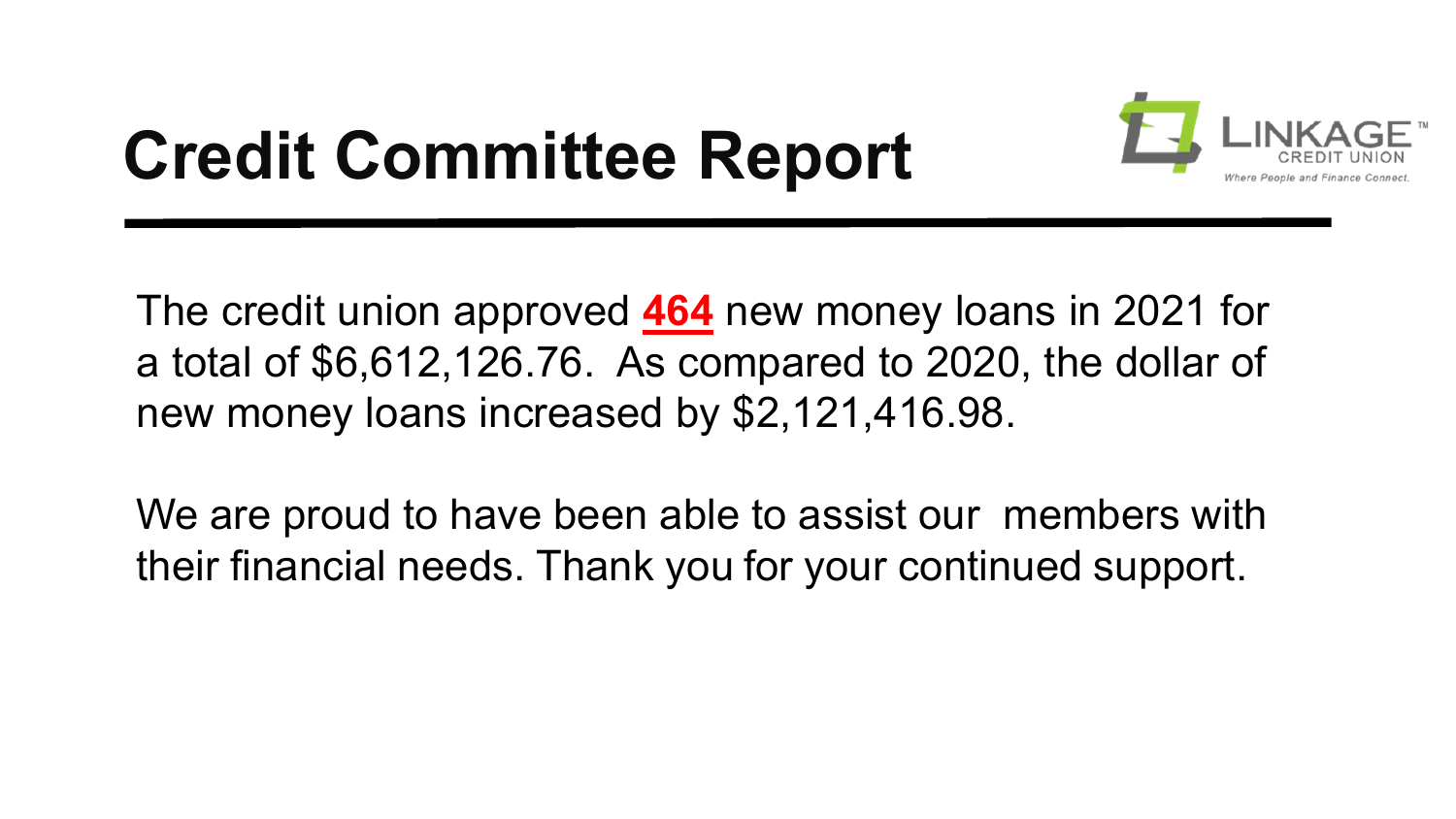#### Linkage Credit Union's 91<sup>st</sup> Annual Meeting

# New/Old Business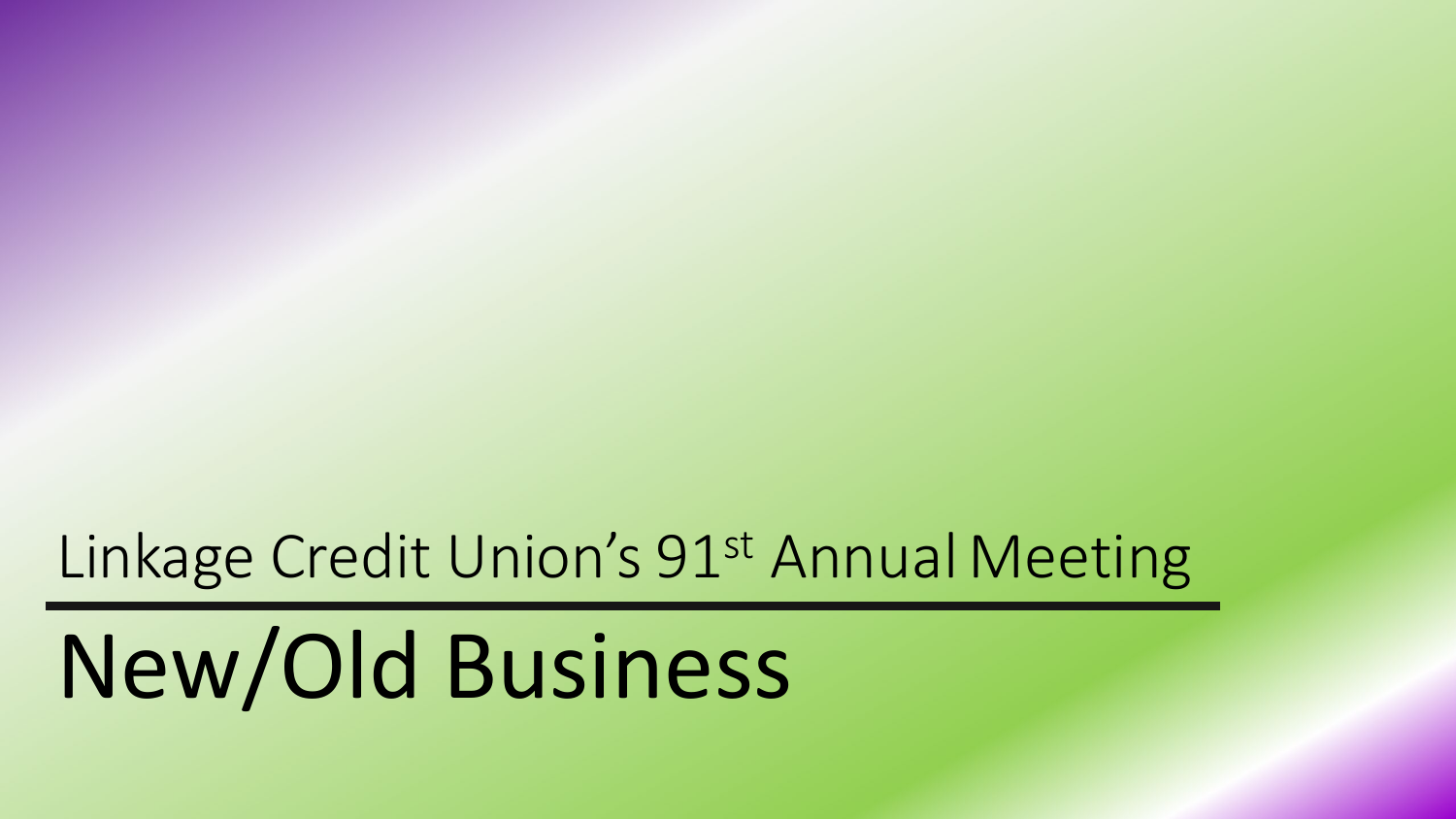#### Linkage Credit Union's 91<sup>st</sup> Annual Meeting

# President & CEO Report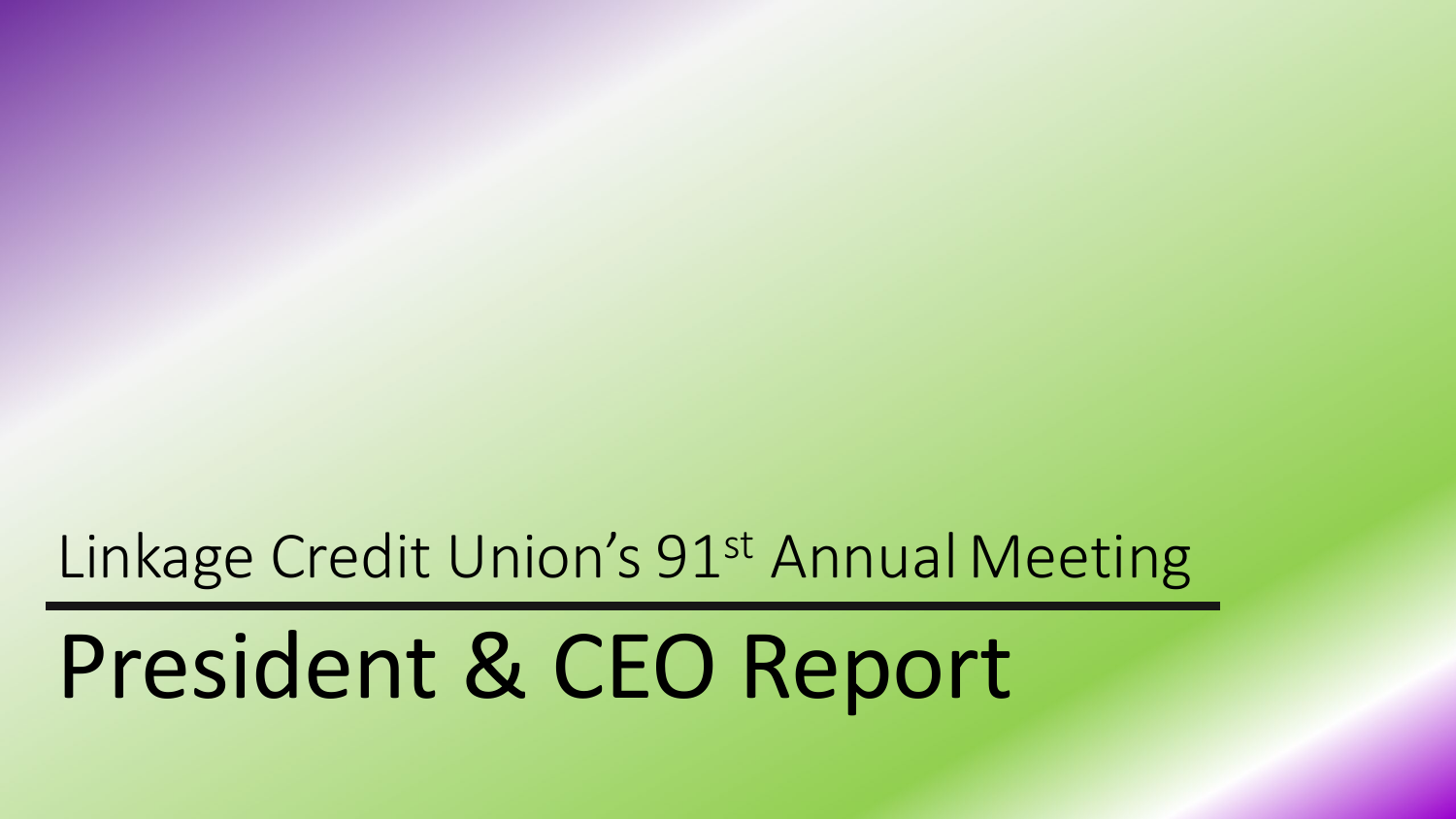

### **Management & Staff**

Mandy Holle – President/CEO

Jan Roach – Accounting/Operations/Compliance

Robyn Kinsey – Loan Assistant

Patty Wallace – Member Services/Card Services

BriAnna Gonzales – Member Services/Community Outreach

Suset Flores – Member Services

Kaitlyn Trevino – Member Services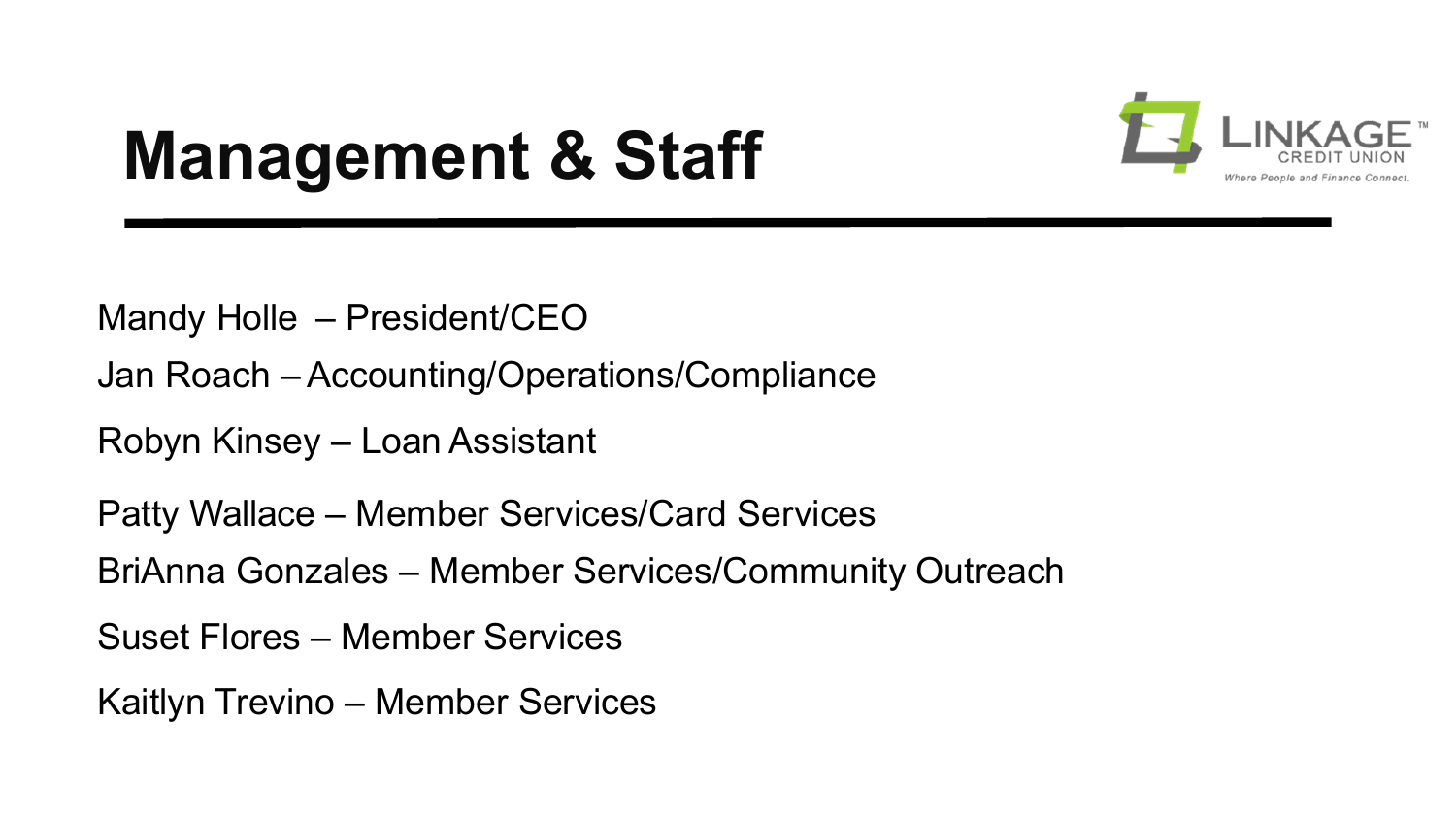#### **Balance Sheet**

| <b>Assets</b>                         | 2021                |    | 2020          |    | 2019       |
|---------------------------------------|---------------------|----|---------------|----|------------|
| Loans to Members                      | \$<br>9,718,742     | \$ | 8,282,031     | \$ | 8,169,983  |
| Reserve for Loan Loss                 | \$<br>(38, 976)     | \$ | (30, 793)     | \$ | (37, 745)  |
| <b>Reserve for Share Draft Loss</b>   | \$<br>(7, 597)      | \$ | (6, 193)      | \$ | (5,965)    |
| Cash                                  | \$<br>1,268,053     | \$ | 1,425,962     | \$ | 1,222,636  |
| <b>Investments</b>                    | \$<br>6,196,342     | \$ | 6,060,342     | \$ | 5,126,342  |
| Fixed Assets (net of depreciatic      | \$<br>399,773       | \$ | 384,243       | \$ | 366,976    |
| Other                                 | \$<br>57,474        | \$ | 62,708        | \$ | 64,347     |
| <b>Total Assets</b>                   | \$<br>17,593,811 \$ |    | 16,178,300 \$ |    | 14,906,574 |
| <b>Liabilities &amp; Equity</b>       |                     |    |               |    |            |
| <b>Accounts Payable</b>               | \$<br>6,639         | \$ | 12,427        | \$ | 8,597      |
| <b>Member Deposits</b>                | \$<br>14,725,149    | \$ | 13,510,530    | \$ | 12,426,238 |
| <b>Total Equity and Reserves</b>      | \$<br>2,862,023     | \$ | 2,655,343     | \$ | 2,471,740  |
| <b>Total Liabilities &amp; Equity</b> | \$<br>17,593,811    | S  | 16,178,300    | S  | 14,906,574 |

#### **Income Statement**

|                                           | 2021            | 2020            | 2019            |
|-------------------------------------------|-----------------|-----------------|-----------------|
| Income                                    |                 |                 |                 |
| Interest Income - Member Loans            | \$<br>682,068   | \$<br>657,008   | \$<br>647,958   |
| Investment Income                         | \$<br>82,282    | \$<br>109,980   | \$<br>121,127   |
| Service & Product Income                  | \$<br>302,884   | \$<br>265,681   | \$<br>274,507   |
| Misc. Income                              | \$<br>16,988    | \$<br>15,636    | \$<br>9,490     |
| <b>Total Income</b>                       | \$<br>1,084,222 | \$<br>1,048,305 | \$<br>1,053,082 |
| <b>Expenses</b>                           |                 |                 |                 |
| <b>Staffing Expense/Taxes/Insurance</b>   | \$<br>363,826   | \$<br>336,664   | \$<br>313,563   |
| <b>Operational Expenses</b>               | \$<br>356,397   | \$<br>334,971   | \$<br>342,122   |
| Provision for Loan and Share Draft Los \$ | 33,284          | \$<br>23,517    | \$<br>21,352    |
| Promotion/ Annual Mtg/ Advertising        | \$<br>44,955    | \$<br>55,653    | \$<br>65,163    |
| Real Estate/ Property Taxes               | \$<br>17,926    | \$<br>18,354    | \$<br>18,654    |
| Directors Travel & Conference             | \$<br>1,431     | \$              | \$<br>4,206     |
| <b>NCUSIF/ TCCUIF assesments</b>          | \$              | \$              | \$              |
| (Gain)/Loss on Investment                 | \$<br>۰         | \$              | \$              |
| <b>Total Operating Expenses</b>           | \$<br>817,819   | \$<br>769,159   | \$<br>765,061   |
| Dividends paid to Members                 | \$<br>59,723    | \$<br>95,543    | \$<br>111,880   |
| <b>Total Expenses</b>                     | \$<br>877,542   | \$<br>864,702   | \$<br>876,941   |
| <b>To (From) Undivided Earnings</b>       | \$<br>206,680   | \$<br>183,603   | \$<br>176,141   |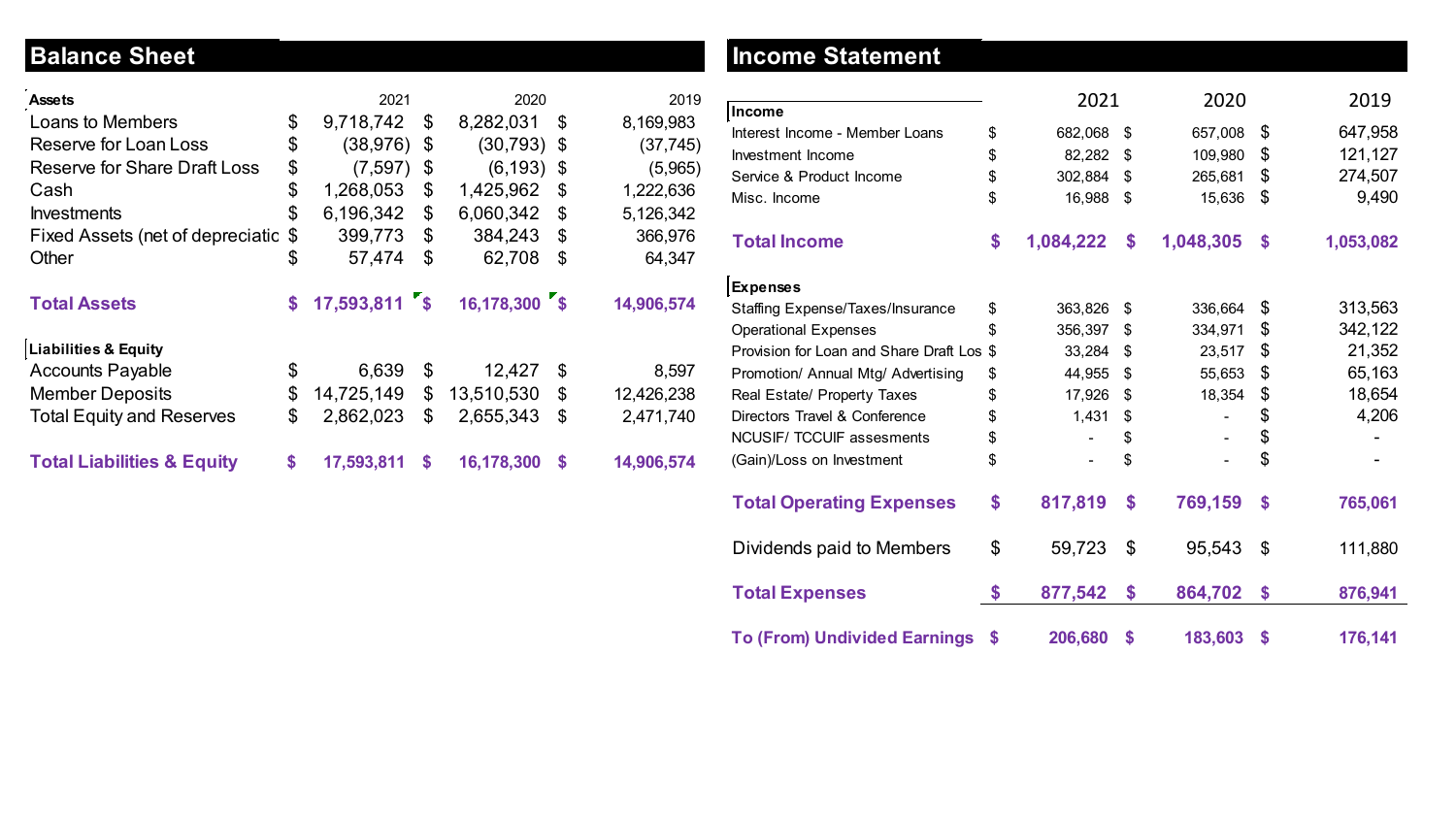



Numbers reflect data as of December 31, 2021

#### **LOAN GROWTH**

**2019** \$7,706,294 **2020** \$7,864,443 **2021** \$9,267,760



 $\overline{\phantom{a}}$ 



MEMBERSHIP GROWTH 2,085 members 2,134 members 2,175 members

**1,274** Followers on Facebook

**1,153** Online & Mobile Users

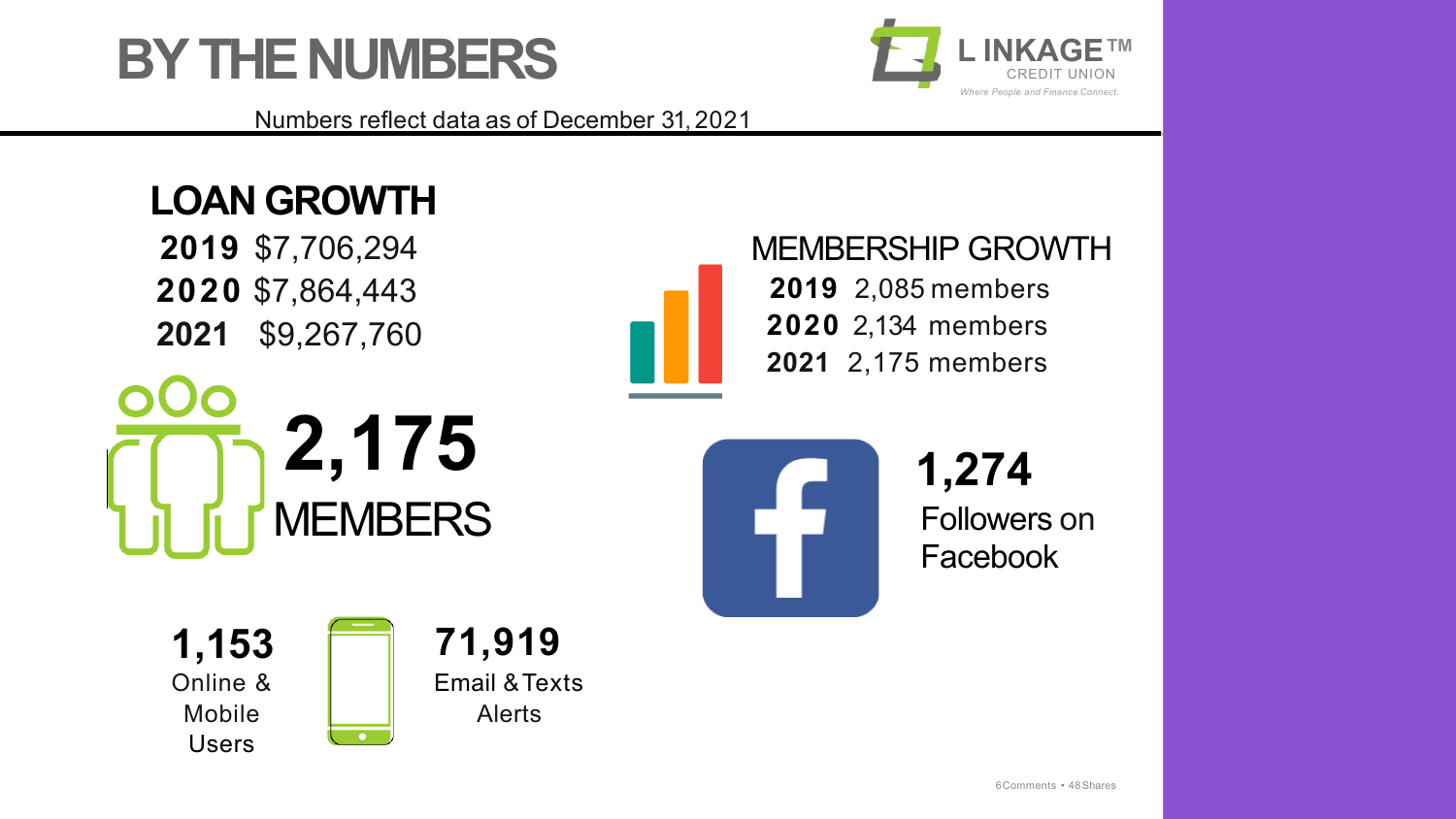

### **Adjournment**

**In closing, we promise that Linkage Credit Union will continue to grow responsibly while listening and responding to your needs. You are our credit union family, and we are sincerely grateful that you've chosen Linkage as your financial partner. We wish you a healthy and prosperous 2022. Thank you!**